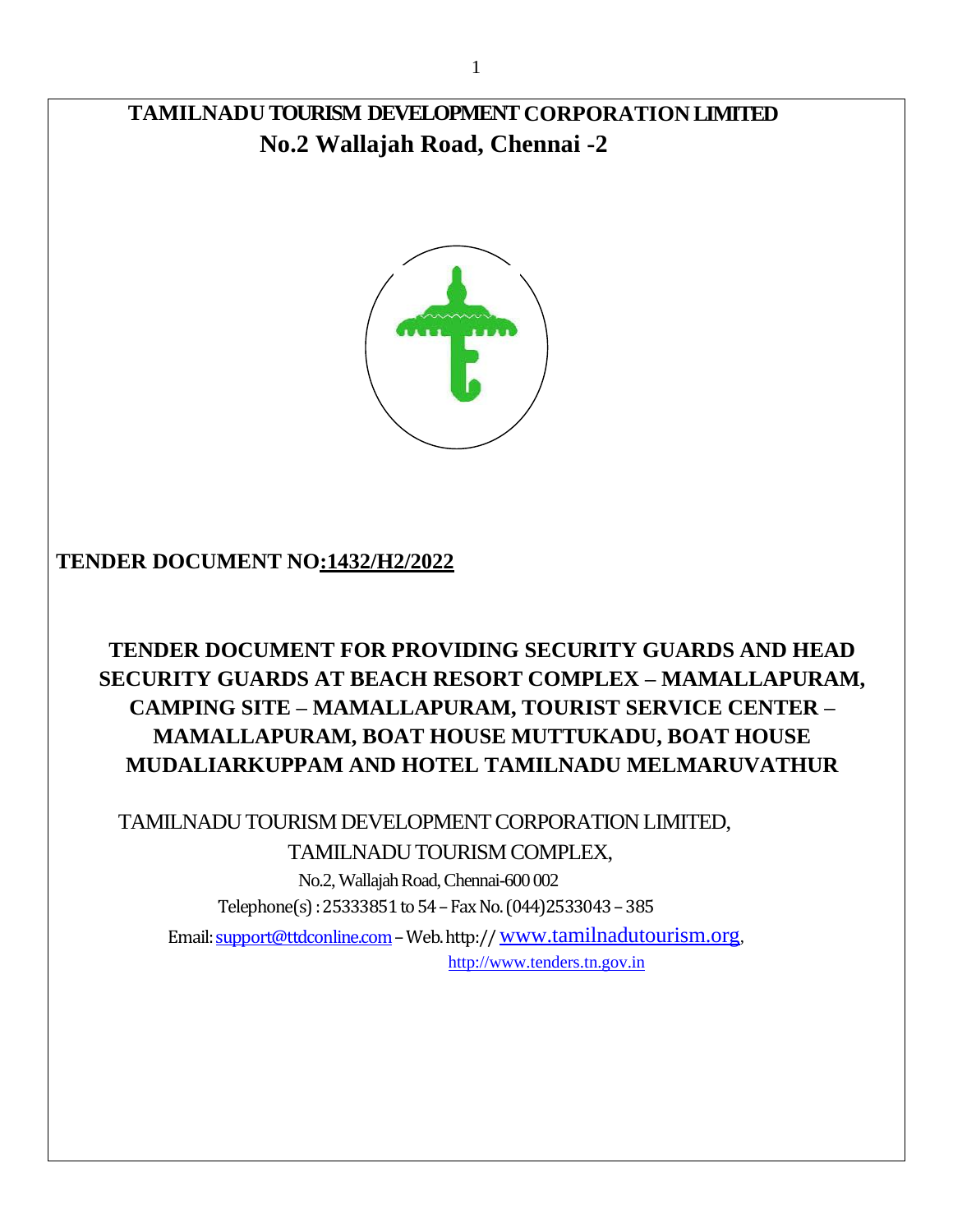#### **TAMILNADU TOURISM DEVELOPMENT CORPORATION LIMITED, CHENNAI–2**

Tamilnadu Tourism Complex, No.2, Wallajah Road, Chennai – 600 002. Telephone(s) :  $25333851$  to  $54 - Fax$  No.(044)2533043 - 385

#### **E.Mail: [support@ttdconline.com](mailto:support@ttdconline.com) Website : http.www.tamilnadutourism.org. [www.tenders.tn.gov.in](http://www.tenders.tn.gov.in/)**

#### **NOTICE INVITING TENDERS No. :1432/H2/2022 Date : 27.05.2022**

#### **TENDER DOCUMENT FOR PROVIDING SECURITY GUARDS AND HEAD SECURITY GUARDS AT BEACH RESORT COMPLEX – MAMALLAPURAM, CAMPING SITE – MAMALLAPURAM, TOURIST SERVICE CENTER – MAMALLAPURAM, BOAT HOUSE MUTTUKADU, BOAT HOUSE MUDALIARKUPPAM AND HOTEL TAMILNADU MELMARUVATHUR**

For and on behalf of Tamilnadu Tourism Development Corporation Ltd., sealed tenders are invited in the prescribed original Tender documents from the reputed firms/persons to provide security guards and head security guards under 2 bid system as detailed below.

#### **PROVIDING SECURITY GUARDS AND HEAD SECURITY GUARDS:**

| SI.<br>No. | <b>Name of the Operations</b><br>to be granted license    | <b>Required Guards</b>                                                                                                                                                                                                                      |                                                                                                            | <b>EMD</b><br><b>Amount</b> | <b>Period</b> |
|------------|-----------------------------------------------------------|---------------------------------------------------------------------------------------------------------------------------------------------------------------------------------------------------------------------------------------------|------------------------------------------------------------------------------------------------------------|-----------------------------|---------------|
| 1          | For providing security guards<br>and head security guards | Beach Resort Complex -<br>Mamallapuram<br>Camping Site -<br>Mamallapuram<br>Tourist Service Center -<br>Mamallapuram<br><b>Boat House Muttukadu</b><br>Boat House -<br>Mudaliarkuppam<br>Hotel Tamilnadu -<br>Melmaruvathur<br><b>Total</b> | - 8 Guards<br>1 HSG<br>- 6 Guards<br>- 3 Guards<br>- 8 Guards<br>- 4 Guards<br>- 3 Guards<br><b>33 Nos</b> | Rs. 55,500/-                | 3 Years.      |

| COST OF TENDER DOCUMENT<br>Tender document available in TTDC,<br>Head Office $(2nd Floor)$ , Chennai-2<br>(OR) |  | : Rs.1000/- + 18% GST (By Post Rs.100/- Extra)                                                                      |
|----------------------------------------------------------------------------------------------------------------|--|---------------------------------------------------------------------------------------------------------------------|
| Tender Document at Free of cost                                                                                |  | If downloaded through Website<br>http://www.tamilnadutourism.org.(OR)<br>http://www.tenders.tn.gov.in               |
| 1. Sale of Tender Documents                                                                                    |  | : From date of Advertisement to till<br>14/06/2022 on all working days (Monday to Friday<br>between 10 A.M to 5 PM) |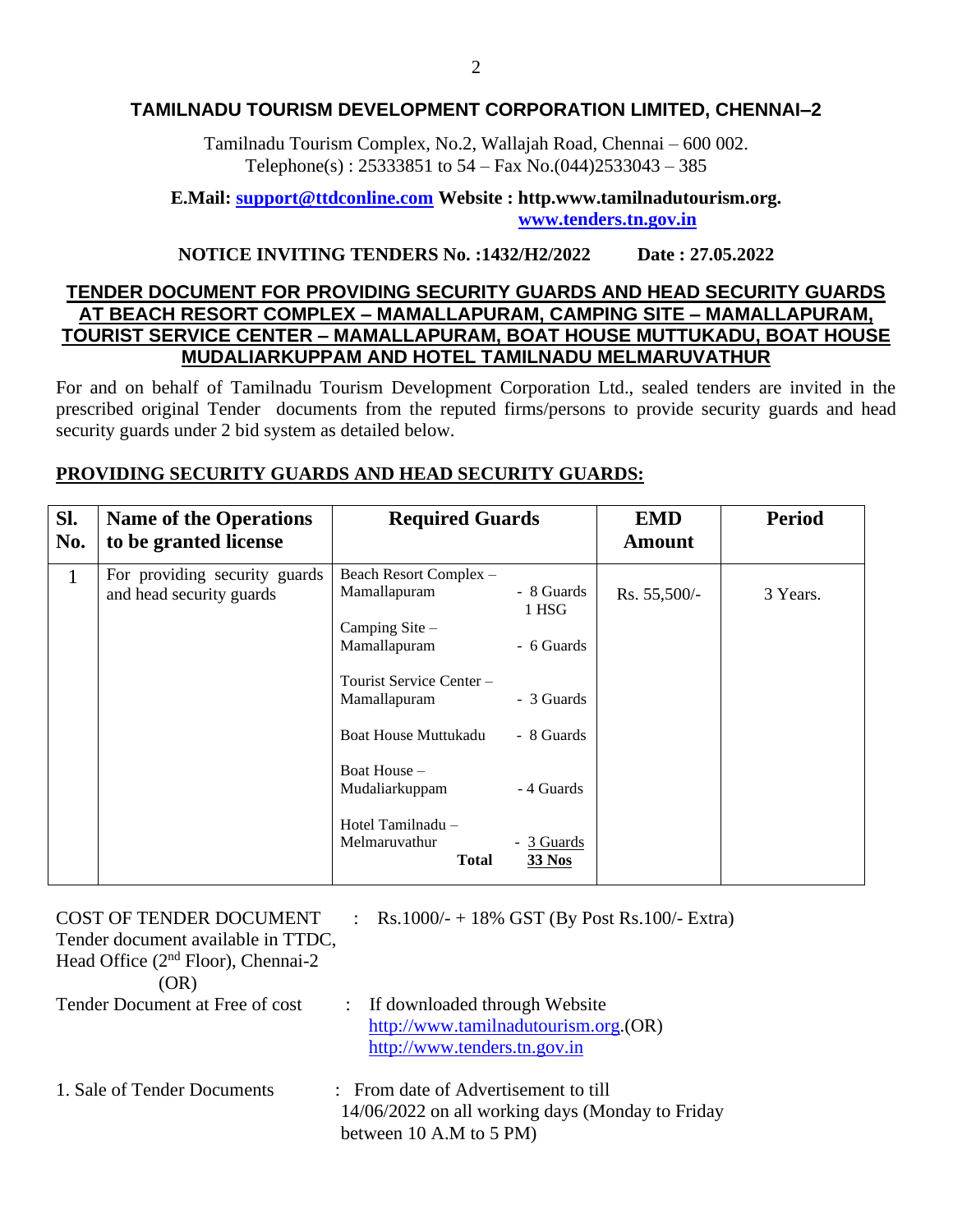| 2. Date and time for submission of |                                                          |  |
|------------------------------------|----------------------------------------------------------|--|
| Technical bid and price bid        | : At Head Office, Chennai-2, On 15/06/2022 upto 11.00 am |  |

3. Date and place of opening of Technical Bid : At Head Office, Chennai-2, On 15/06/2022 at 11.30 am Registered office, TTDC Ltd., Tamilnadu Tourism Complex, 2<sup>nd</sup> Floor, No.2 Wallajah Road, Chennai – 600 002.

 Tender Documents will be issued on written requisition against receipt of cash or Demand Draft drawn in favour of "Tamilnadu Tourism Development Corporation Limited" (Payable at Chennai). Tender Cost is NOT refundable. All the Tenders should be submitted at the above address on or before 15.06.2022. Any postal delay or loss in transit will not bind TTDC Ltd. The Tender submitted beyond the date and time fixed shall be summarily rejected. In the event of last date for submission / opening of Tender falls on a holiday, the acceptance/opening of the Tender will be on the next working day at the same time and venue.

The Managing Director, TTDC Ltd., reserves the right either to accept or reject any or all the Tender and postpone the due date without assigning any reason there for.

You may also visit TTDC's website [http://www.tamilnadutourism.org](http://www.tamilnadutourism.org/) and also [http://www.tenders.tn.gov.in](http://www.tenders.tn.gov.in/) for downloading the documents, free of cost.

MANAGING DIRECTOR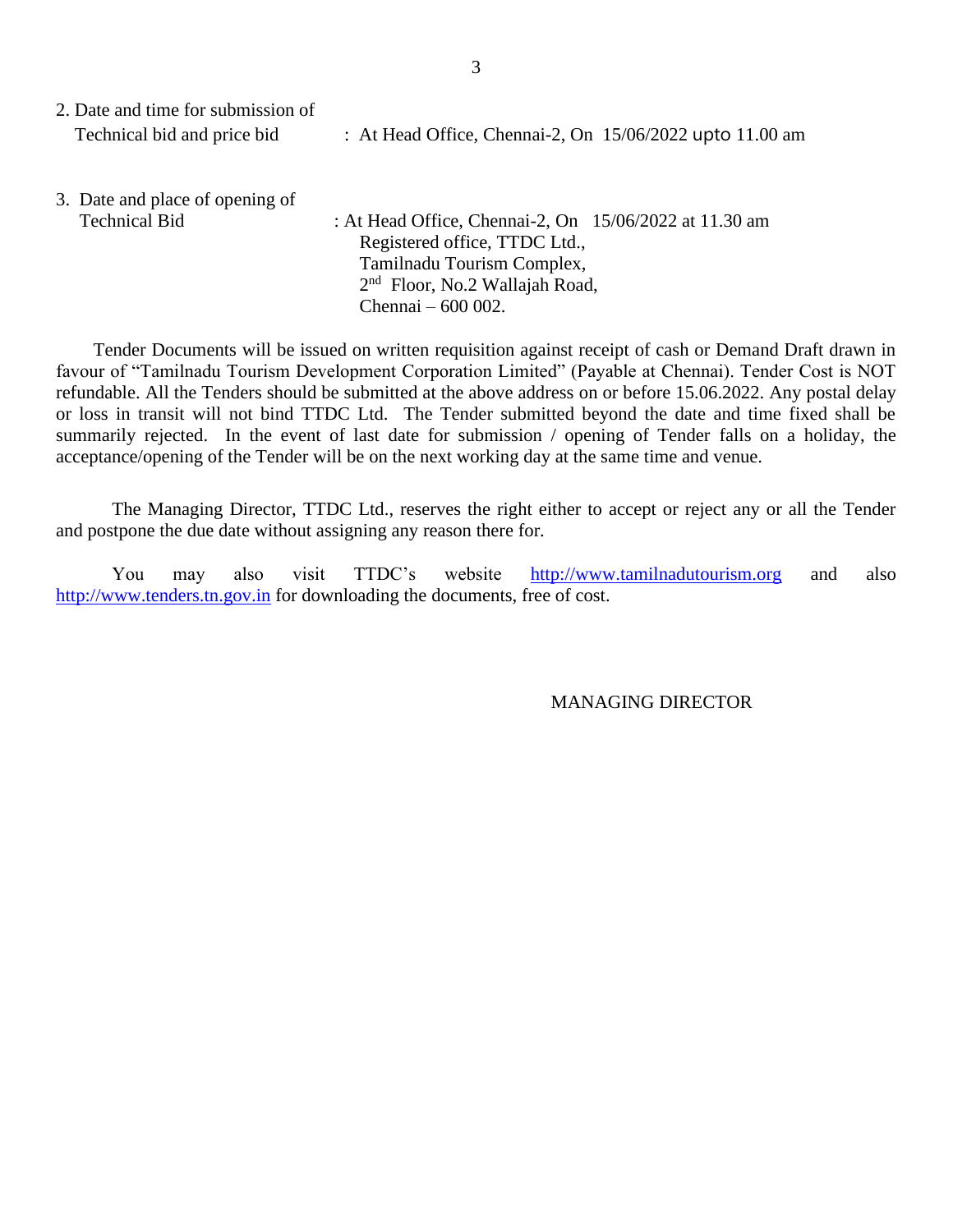# **TAMILNADU TOURISM DEVELOPMENT CORPORATION LIMITED TECHNICAL BID**

#### **ELIGIBILITY CRITERIA FOR SECURITY GUARD TENDER**

### **(All documents related to eligibility criteria should be page numbered serially and should note page number where the same is placed.)**

Name of the Firm  $\cdot$  :

Address with phone No.  $\cdot$  :

|              | Required eligibility criteria                                                                                                                                                                                                                                                                                                                                                            | Yes / No | <b>Your Page</b><br>N <sub>0</sub> |
|--------------|------------------------------------------------------------------------------------------------------------------------------------------------------------------------------------------------------------------------------------------------------------------------------------------------------------------------------------------------------------------------------------------|----------|------------------------------------|
| $\mathbf{1}$ | <b>EMD Details</b>                                                                                                                                                                                                                                                                                                                                                                       | Yes / No |                                    |
| 1.           | EPF Registration No. & the Xerox copy of your Registration documents                                                                                                                                                                                                                                                                                                                     | Yes / No |                                    |
| 2.           | ESI Registration No. & the Xerox copy of the Registration documents.                                                                                                                                                                                                                                                                                                                     | Yes / No |                                    |
| 3.           | <b>GST Registration - Xerox Copy</b>                                                                                                                                                                                                                                                                                                                                                     | Yes / No |                                    |
| 4.           | EPF/ESI Remittance challan copies for 6 months from Oct 2021 to Mar<br>2022 (wage period)                                                                                                                                                                                                                                                                                                | Yes / No |                                    |
| 5.           | Copy of current Labour License in force (R&A) Act1970 &<br>1971(documentary evidence Should be attached) License No and date,<br>validity period.                                                                                                                                                                                                                                        | Yes / No |                                    |
| 6.           | The tenderer should have minimum 4 years Experience in providing<br>Security<br>Hotel<br>Industry/Related<br>arrangement<br>industry<br>in<br>(documentary evidence should enclosed with the Technical Bid like<br>work order copy for each year. Experience certificate alone will not<br>be considered.<br><b>Financial Years:</b><br>2018-19<br>$2019 - 20$<br>$2020 - 21$<br>2021-22 | Yes / No |                                    |
| 7.           | Average annual Turnover of the firm 1.00 Crore or More for each of<br>the last four years Financial Years (Audited Figures):<br>2017-18<br>2018-19<br>2019-20<br>2020-21                                                                                                                                                                                                                 | Yes / No |                                    |
| 8.           | Pan Card No.(Xerox copy should enclosed)                                                                                                                                                                                                                                                                                                                                                 | Yes / No |                                    |

#### **Annexure-I**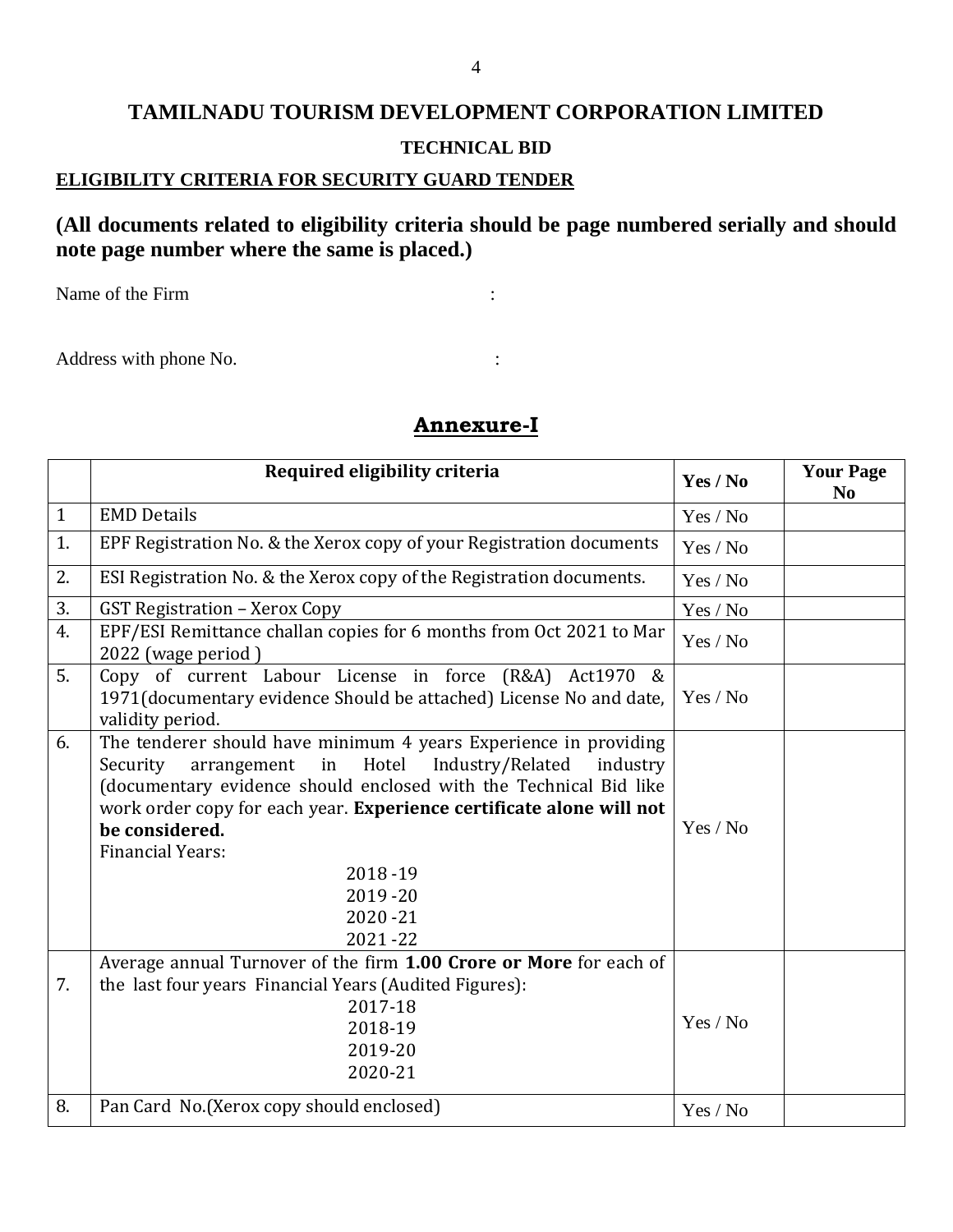| 9.  | Income Tax Returns for the last 3 years                                |          |  |
|-----|------------------------------------------------------------------------|----------|--|
|     | Assessment years:                                                      |          |  |
|     | 2019-20                                                                | Yes / No |  |
|     | 2020-21                                                                |          |  |
|     | 2021-22                                                                |          |  |
| 10. | Latest Credentials, if any                                             |          |  |
|     | a. For having engaged guards in Government Undertaking                 |          |  |
|     | organizations for once within the period of last 3 years (copy to      |          |  |
|     | be enclosed)                                                           | Yes / No |  |
|     | <b>Financial Years:</b>                                                |          |  |
|     | 2019-20                                                                |          |  |
|     | 2020-21                                                                |          |  |
|     | 2021-22                                                                |          |  |
| 11. | If the tenderer is the company; certificate of Incorporation should be |          |  |
|     | furnished. If it is a firm, Firm Registration Certificate should be    | Yes / No |  |
|     | furnished. Firm registration should be renewed for the current year.   |          |  |
|     | (Proof should be enclosed)                                             |          |  |
| 12. | The tenderer should enclose the Xerox Of the License obtained from     |          |  |
|     | the Controlling Authority issued by the Inspector General of           |          |  |
|     | Police(Welfare), Chennai under private Security. Mere application copy | Yes / No |  |
|     | for Renewal will not be considered Agencies Regulation Act 2005        |          |  |
|     | License No & date with validity period.                                |          |  |
| 13. | The terms and conditions enclosed herewith should be signed page by    | Yes / No |  |
|     | page and be furnished along with Technical bid.                        |          |  |

Managing Director **TTDC** 

Certificate that all documents have been enclosed in the pages noted against each.

Place :

Date :

Signature of the Tenderer Seal : Email. ID Cell No.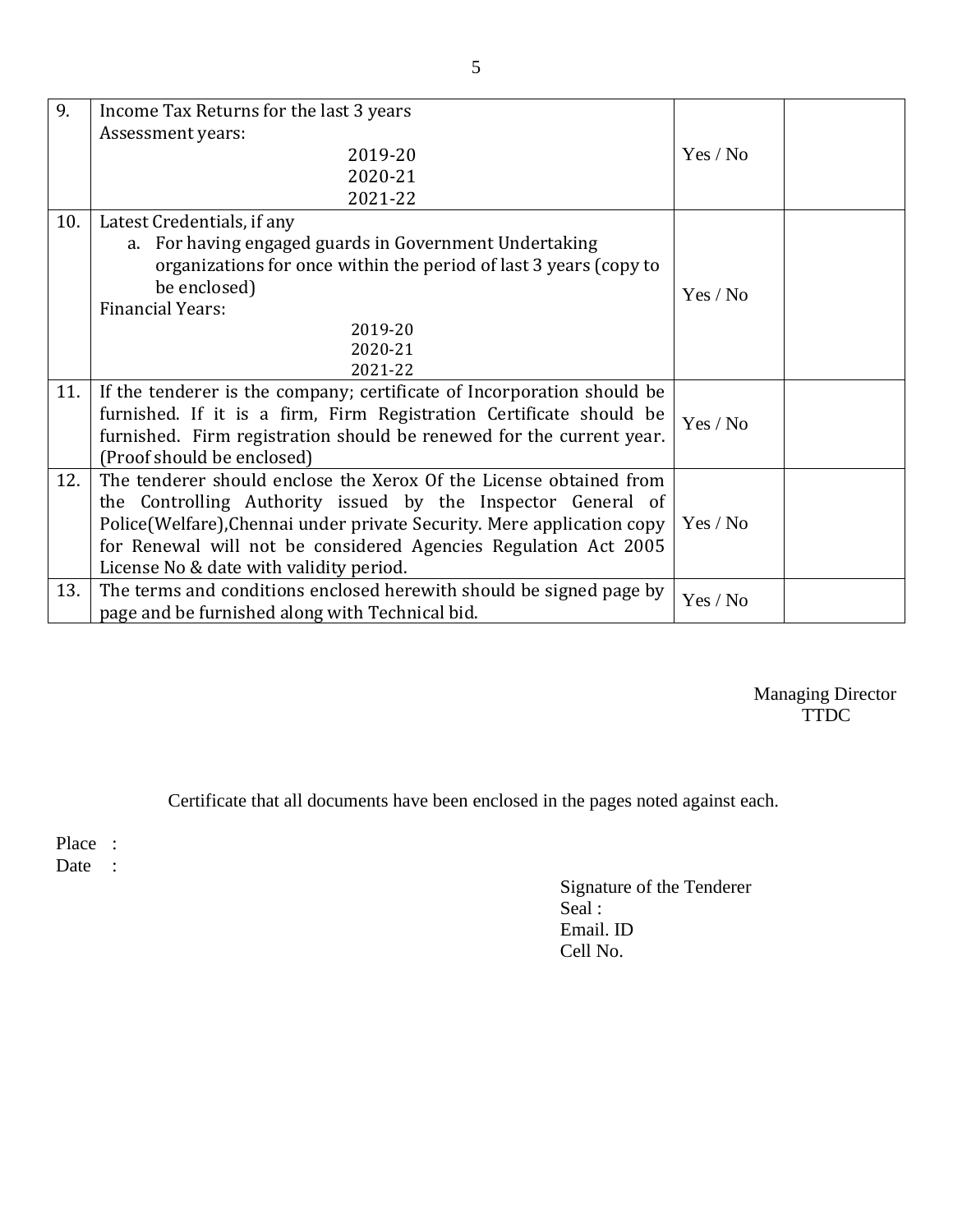#### **Annexure-II**

| Annual Turnover                |  |
|--------------------------------|--|
| (As per Audited Balance Sheet) |  |

# (To be filled by the Tenderer)

| Annual turnover 2017-2018<br>(As per audited Balance sheet) |       |  |
|-------------------------------------------------------------|-------|--|
| Annual turnover 2018-2019<br>(As per audited Balance sheet) |       |  |
| Annual turnover 2019-2020<br>(As per audited Balance sheet) |       |  |
| Annual turnover 2020-2021<br>(As per audited Balance sheet) | Total |  |
|                                                             |       |  |

**Average =**

## **Signature of the Tenderer**

# **Annexure-III**

# **Higher Number of Security guards engaged in any Government concern**

## **in one single order.**

| Year      | Name       | of | the   Order no & Date | No       | of | Highest |
|-----------|------------|----|-----------------------|----------|----|---------|
|           | Contractor |    |                       | Security |    | guards  |
|           |            |    |                       | ordered  |    |         |
| 2018-2019 |            |    |                       |          |    |         |
| 2019-2020 |            |    |                       |          |    |         |
| 2020-2021 |            |    |                       |          |    |         |
| 2021-2022 |            |    |                       |          |    |         |

**Signature of the Tenderer**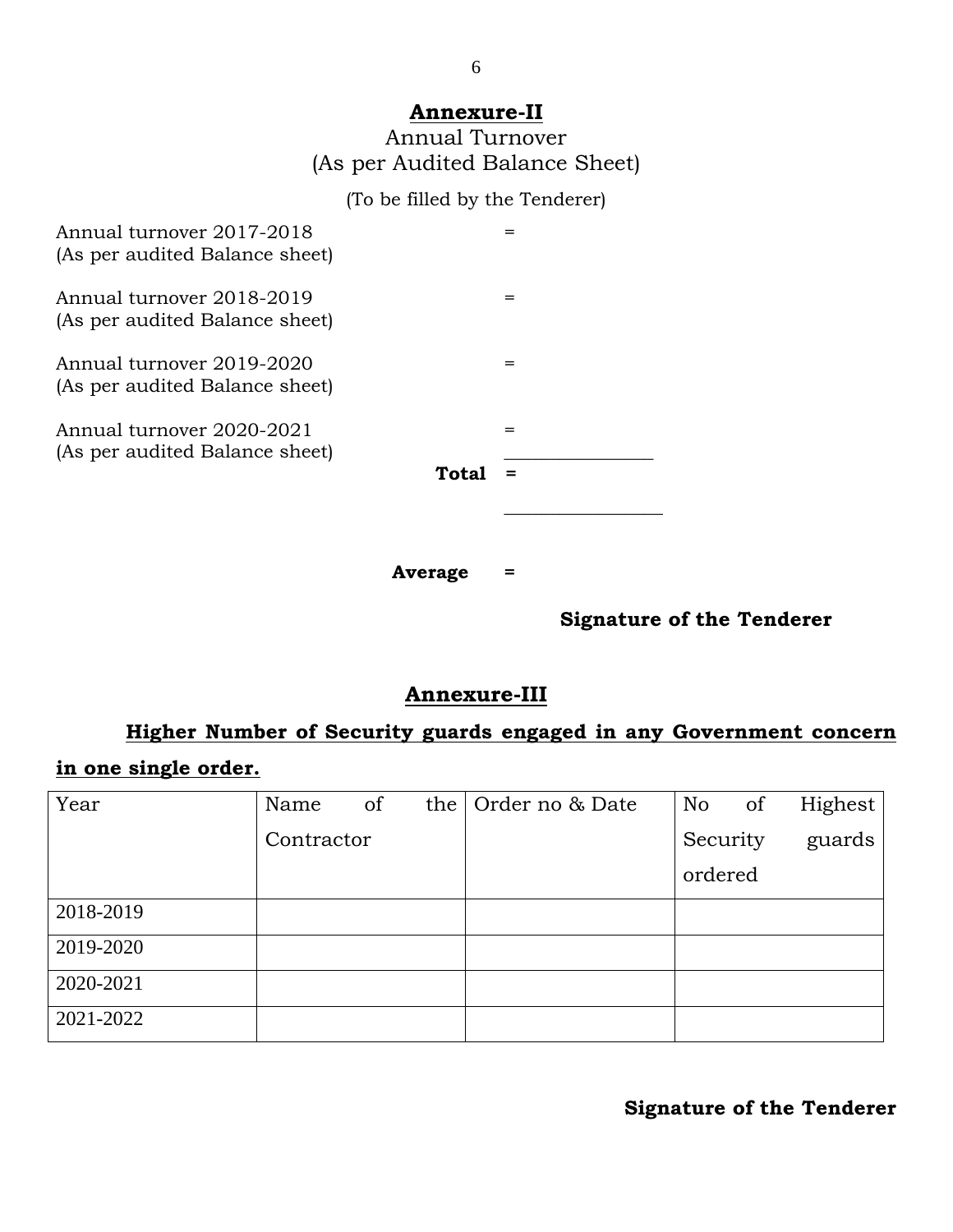#### **Annexure-IV**

# "**Government Order" credentials for security guard engagement from 2019-20 to 2021-22. (For each order separately).**

| SI.No |                |  |  |          | Name of the company   Order No& Date   Period / Validity   Page No of the |
|-------|----------------|--|--|----------|---------------------------------------------------------------------------|
|       | provided order |  |  | of Order | <b>Bid</b>                                                                |
|       |                |  |  |          |                                                                           |
|       |                |  |  |          |                                                                           |
|       |                |  |  |          |                                                                           |

**Signature of the Tenderer**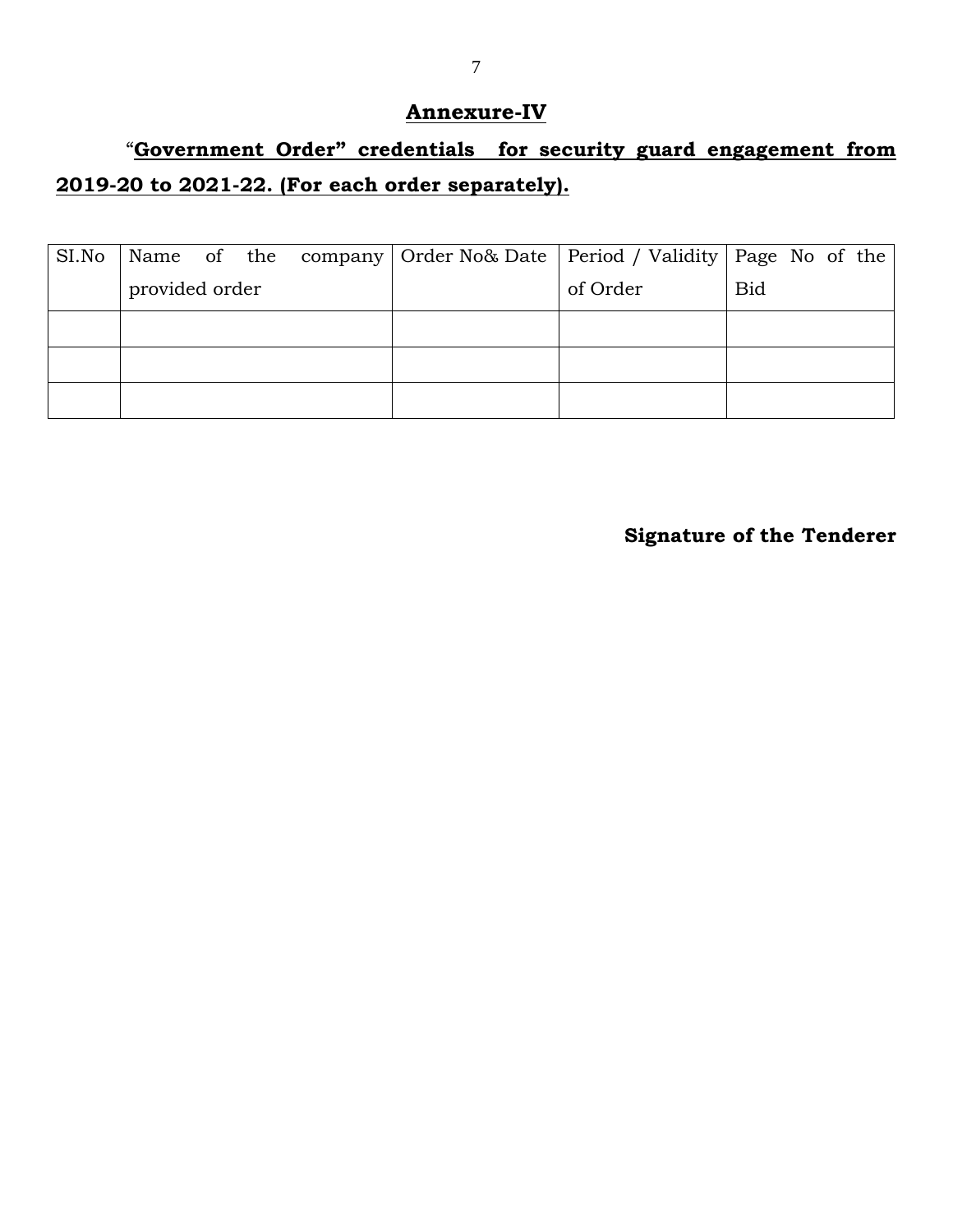## **TERMS AND CONDITION:**

|                  | The security Guards to be engaged                                                                                                                                                                                                                                                                                                                                                                                                                                                                           |
|------------------|-------------------------------------------------------------------------------------------------------------------------------------------------------------------------------------------------------------------------------------------------------------------------------------------------------------------------------------------------------------------------------------------------------------------------------------------------------------------------------------------------------------|
| 1.               | Shall require to keep vigil round the clock on movement of vehicles, men and materials, staff in and out<br>and maintaining registers for the same wherever necessary.                                                                                                                                                                                                                                                                                                                                      |
| 2.               | Should require protecting the Hotels against theft.                                                                                                                                                                                                                                                                                                                                                                                                                                                         |
| 3.               | The Contractor should not engage any one person for more than the prescribed time in the agreement.                                                                                                                                                                                                                                                                                                                                                                                                         |
| $\overline{4}$ . | Security Guard should assist the management for the smooth operation of Hotel.                                                                                                                                                                                                                                                                                                                                                                                                                              |
| 5.               | The contractor should adhere and follow the labour laws including EPF and ESI etc. While engaging the Security<br>Guard for the said assignment.                                                                                                                                                                                                                                                                                                                                                            |
| 6.               | Contractor shall provide and ensure their staff to retain their identity i.e. supply of uniform, Hats, Whistle, Torch<br>Light, identification cards, lathi, name batch etc. and no Security Guard will be allowed to work without the<br>above such supplies.                                                                                                                                                                                                                                              |
| 7.               | The Contractor shall assist the Manager in case of theft, threat, intimation strike labour unrest, criminal and<br>personal safety problem etc.                                                                                                                                                                                                                                                                                                                                                             |
| $8\,$            | The Contractor shall ensure whether their staffs are maintaining registers prescribed and present them to the<br>perusal of the Manager at regular intervals. The company should supply all the Register for maintenance of<br>entries and submit the same to office and compliance.                                                                                                                                                                                                                        |
| 9                | The contractor shall replace the security personnel periodically in such a way that do not become familiar with<br>staff of TTDC, which may be detrimental to the operation of the Hotel. The contractor shall replace the<br>individual who are found unsuitable for duty either by the contractor or by the corporation. The Contractor should<br>give address proof of the Security Guard to the manager of the Hotel while posting at our Hotel.                                                        |
| 10.              | The contractor shall agree to make good the loss in case of the pilferage/Theft/damage of TTDC<br>properties as well as guest properties/vehicle etc. provided the loss occurred is proved to be due to the<br>negligence of the security Personnel.                                                                                                                                                                                                                                                        |
| 11.              | The contractor shall make available additional security staff if any requested at short notice on the same rates in<br>case of emergency                                                                                                                                                                                                                                                                                                                                                                    |
| 12.              | The Contractor shall make surprise checks, supervise the performance and turn out of the security<br>Forces provided by them at regular interval.                                                                                                                                                                                                                                                                                                                                                           |
| 13.              | The decision of the Managing Director is final in case of disputes in the tender.                                                                                                                                                                                                                                                                                                                                                                                                                           |
| 14.              | The Corporation agrees to pay only 75% payment in the subsequent month against the demand<br>While retaining 25%. The balance 25% will be released only on receipt of the copy of EPF, ESI<br>Remitted challan and copies of statement of contribution filed with EPF and ESI remittance for the concerned<br>month for which the bill is claimed. The statement should tally with the name and number of security Guards<br>engaged during that month. Otherwise 25% balance payment will not be effected. |
| 15.              | EPF/ESI should be paid for entire Minimum wages +DA, not to a part.                                                                                                                                                                                                                                                                                                                                                                                                                                         |
| 16.<br>(a)       | Non providing of Security Guard at any shift will be penalized $\omega$ (Rs.100 per 8 hour shift)<br>The number of manpower may increase in future and minimum wages to the followed according to the zone                                                                                                                                                                                                                                                                                                  |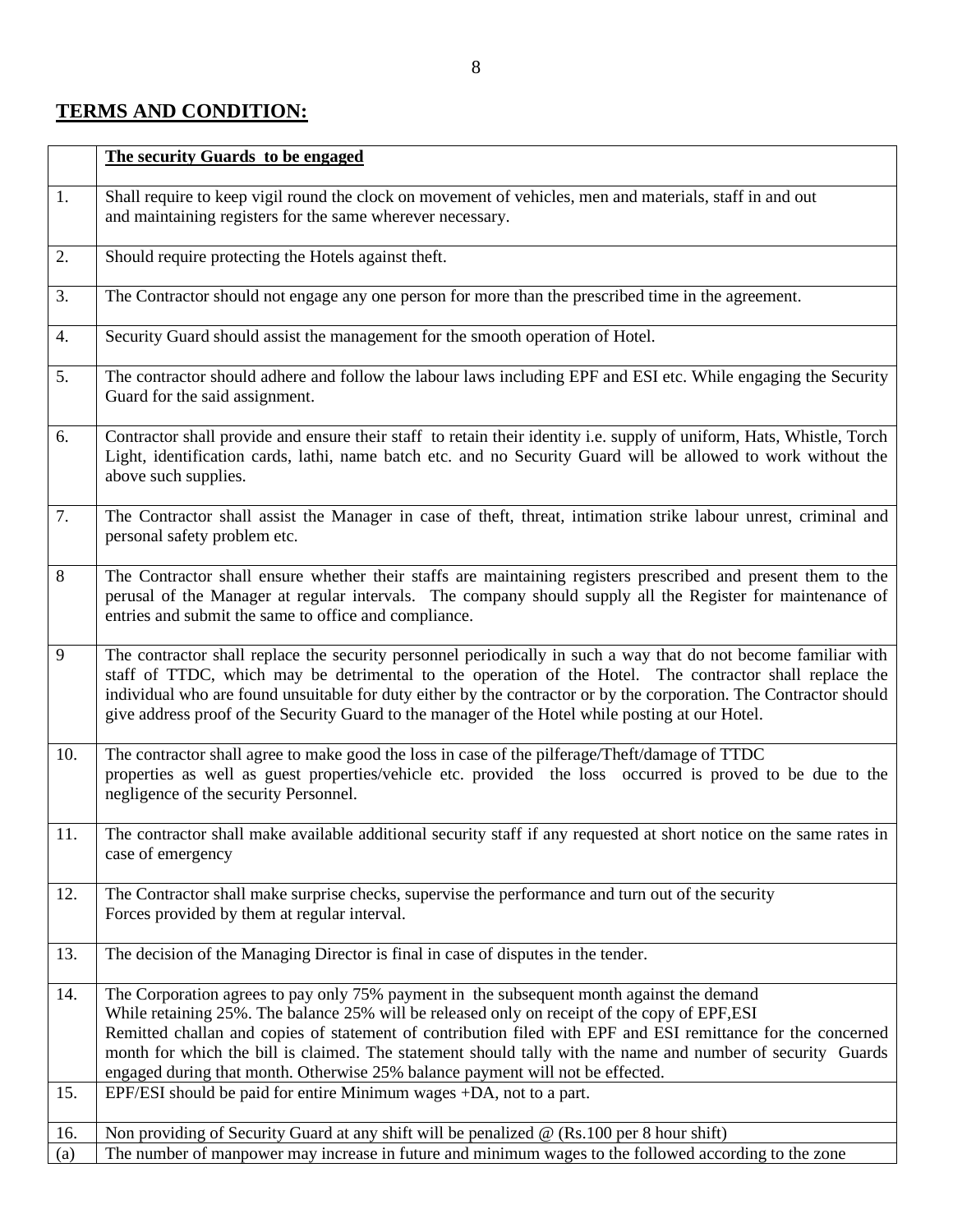- 17. The successful tenderer should furnish performance bid security equivalent to 5% of annual tender value either by DD or by Bank Guarantee from a Nationalized Bank/Scheduled Bank valid for one year and six months within Two weeks from the date of receipt of letter from TTDC intimating the selection of the bidder for award of contract. The contract may be extended for next year at the same percentage of service charge. If the contract is extended for further period fresh performance security should be furnished for every year of contract before getting extension order. Everytime the Bank Guarantee should be valid for 1 year  $\&$  six months. Old Bank Guarantee shall be returned when new bank guarantee is received. The successful tenderer shall also execute the agreement with TTDC within two weeks from the date of receipt of work order from TTDC. **However it is open to the Managing Director to insist on higher deposit as per rules in force.**
- 18. The terms and conditions are subject to change based on any G.O/ levy of State or Central Govt. from time to time.
- 19. The Contractor should agree to keep the Manager of the hotel informed about the changes in posting of Security personnel, if any at any time.
- 20. If the services are not found satisfactory / the Security Guards are found over aged or below the age limit mentioned in the conditions, the contract will be terminated at once. Further action will be taken to blacklist the firm forfeiting their Security Deposit.
- 21. TDS will be deducted at the rate as per the rules in force from their monthly bills. GST to be claimed in the bill as per rules. The same should be paid to the concerned authority in time.
- 22. Both the parties can terminate the contract at any time by giving one month advance notice.
- 23. If the contract expires or any guard leaves from service in the middle, necessary arrangement to be made to settle their EPF immediately. After settling EPF of all Security Guards, your security deposit shall be released.
- 24. All payment to the Security Guards should be made through their bank account only and the amount disbursed should in no way be lesser to the minimum wages  $+DA$  as sanctioned. If known that the carry home salary, statutory payments are lesser to the sanctioned limit, the contract will be cancelled without further notices.

# **Evaluation Process: Evaluation Process shall be wholly / Strictly**

# **depending upon your filled in Annexure I,II,III and IV and our verification**

## **of the same only.**

#### **Attention to be taken while offering price bid**

1 Service charges to the Contractor should be quoted necessarily as the tender process is only for fixing the reasonable service charge. If service charge is quoted as zero, the tender shall be rejected, as the contactor doesn't understand the objective / implication of the Tender. If service charge is quoted in paisa, the same shall be rounded up as per rules and considered for comparison. 2 If the Committee feels that the service charges quoted is unworkably low or very exorbitant indicating that the contractor has not understood the implication of the tender or attempting either to frustrate the object of the Management or exploit the Management, then the tender shall be rejected and the firm shall be black listed permanently or for such period as deemed fit. 3 Service charges should not be quoted below 5% of wages inclusive of EPF and ESI for all cadres of workforce. The quoted rate without service charges shall not be considered as Genuine and rejected. **Service charges quoted will remain constant for all the three years (if extended).`**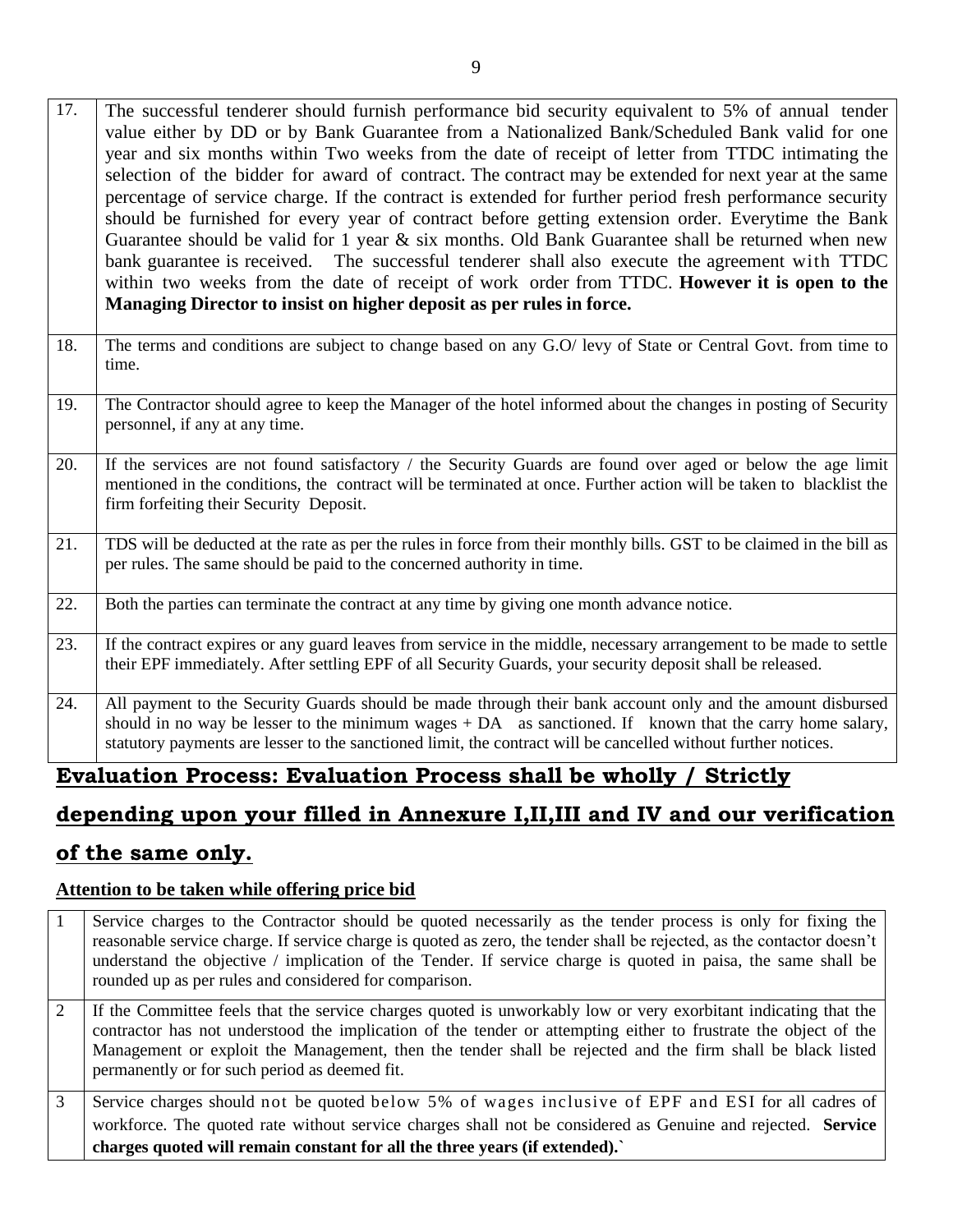|    | <b>TENDER AWARDING CRITERIA</b>                                                                                                                                   |
|----|-------------------------------------------------------------------------------------------------------------------------------------------------------------------|
|    | The security tender shall be finalized based on the following 3 criteria                                                                                          |
| 1. | Should have qualified in Technical bid.                                                                                                                           |
| 2. | Should be able to produce original records of Technical bids when demanded.                                                                                       |
| 3. | Lowest financial bid. If price bids are equally quoted by the bidders, the work will be awarded based on<br>the following criteria.                               |
|    | a) Highest average turnover earned during the year $2017-2018$ , $2018-2019$ , $2019-2020$ and $2020-21$ .                                                        |
|    | b) Highest number of security guards provided to any Government concern in one single work order<br>within the years 2017-2018, 2018-2019, 2019-2020 and 2020-21. |
|    | c) Highest number of Government credentials for security guard engagement possessed within the year<br>2017-2018, 2018-2019, 2019-2020 and 2020-21.               |
|    | If above 3 conditions are equally possessed by 2 or more firms, work may be shared upon mutual<br>willingness of tenderers.                                       |

MANAGING DIRECTOR TTDC.

#### **DECLARATION**

I/We have fully read the terms and conditions given above and assure to abide by and adhered to the same if I/We become the successful contractor.

Place :

Date :

Signature of the contractor Seal: Email. ID Cell No.

NOTE: This Terms & condition should be enclosed along with the Technical bid after signing each page by the tenderer.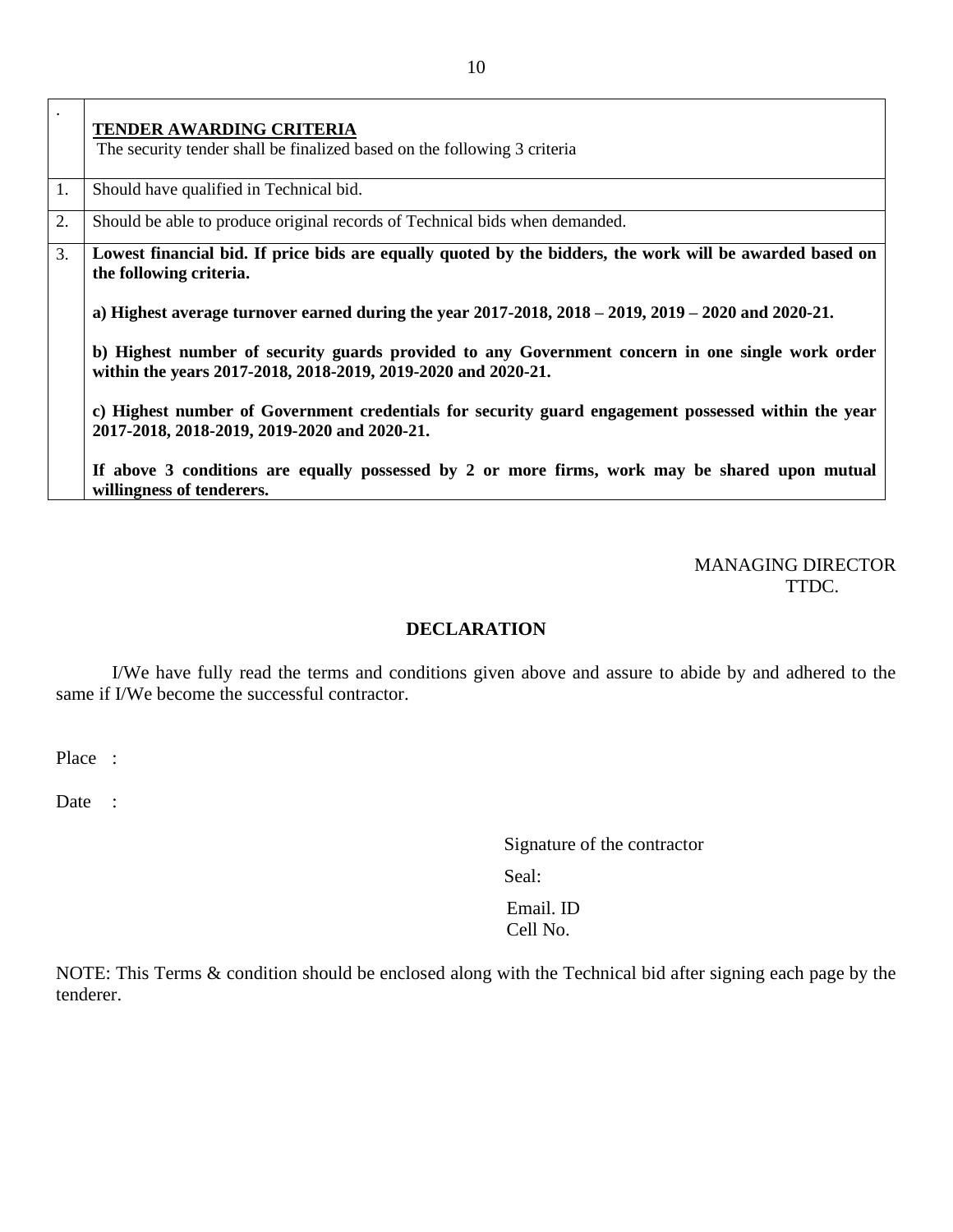#### **PRICE BID** Name of Work: Providing Security Guards and Head Security Guards at TTDC Hotels. **RATE FOR BEACH RESORT COMPLEX – MAMALLAPURAM(ZONE - C) Sl. No Name of Service 1 Man power required 2 Payable Wages per person per month as per Minimum Wages Act (Rs.) 3 EPF Employer Contribution 13% (Rs.) 4 ESI Employer Contribution 3.25% (Rs.) 5 Service Charges for the tenderer \*\* 6 Other if any 7 GST 8 Total Wages per manpower per month Total wages for the total manpower for the year**  $(2+3+4+5+6+7)$  (8x1x12) 1 Head Security Guard | 1 | 15,263 | 1984 | 496 2 Security Guard | 8 | 13,837 | 1799 | 450 **Total RATE FOR CAMPING SITE - MAMALLAPURAM Sl. No Name of Service 1 Man power required 2 Payable Wages per person per month as per Minimum Wages Act (Rs.) 3 EPF Employer Contribution 13% (Rs.) 4 ESI Employer Contribution 3.25% (Rs.) 5 Service Charges for the tenderer \*\* 6 Other if any 7 GST 8 Total Wages per manpower per month Total wages for the total manpower for the year** (2+3+4+5+6+7) (8x1x12) 1 Security Guard | 6 | 13,837 | 1799 | 450 **Total RATE FOR TOURIST SERVICE CENTER - MAMALLAPURAM Sl. No Name of Service 1 Man power required 2 Payable Wages per person per month as per Minimum Wages Act (Rs.) 3 EPF Employer Contribution 13% (Rs.) 4 ESI Employer Contribution 3.25% (Rs.) 5 Service Charges for the tenderer \*\* 6 Other if any 7 GST 8 Total Wages per manpower per month Total wages for the total manpower for the year** (2+3+4+5+6+7) (8x1x12) 1 Security Guard | 3 | 13,837 | 1799 | 450 **Total** Signature of Tenderer Date:

\*\* Service Charge Should not be Quoted below 5 % of Wages inclusive of EPF and ESI